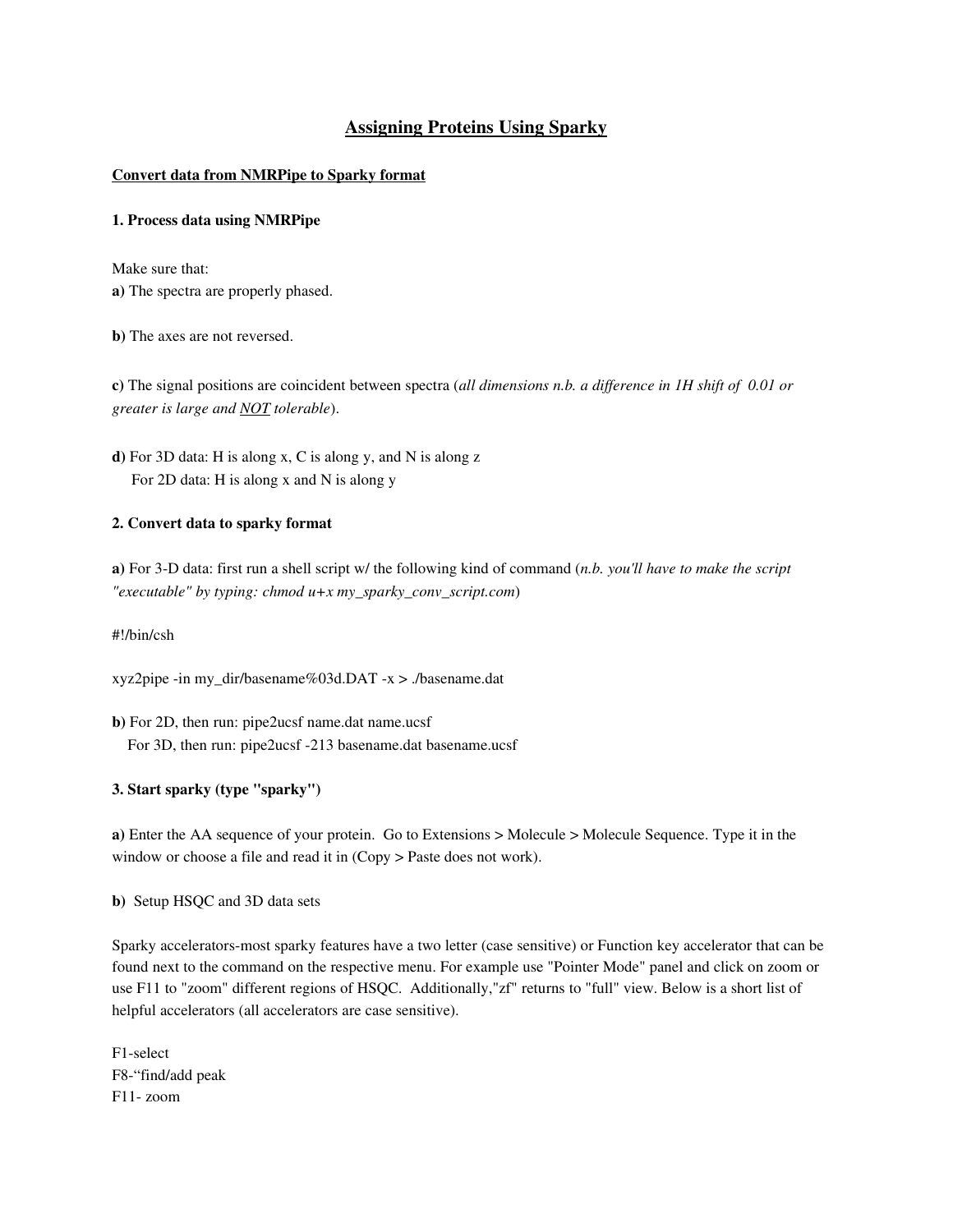zf zoom full zo-zoom out zi-zoom in sp-strip plot ss- select strip spectra at- assignments\_(selected data set) rt-region (selected data set) ct- contour levels\_(selected data set) vt-view settings

# 4. Adjust contour levels

a) Read in the HSQC. Use "ct" to adjust contours/set colors.

b) Read in CBCA(CO)NH (or whatever 3D you'd like). Use "ct" to adjust contours/set colors.

5. Save your "project" you can use the accelerator "ja" (*Note: a project is everything that you've opened and the accompanying settings, such as colors and contour levels, peak picks, assignments, etc., etc…..basically anything you do in the program!*). Just like any computer, you should save your work often to avoid losing your work (even, in spite of this, I have seen no crashes so far).

### 6. Peak pick the H-N HSQC.

a) To do this, use "Pointer Mode" panel and click on find/add peak (F8). Then type rt. Click on "world". Then click on "apply mode" at the bottom of the screen. Should then see little peak markers (usually white X's) on the peaks (may need to zoom to see). If you don't see the markers then type "lt". This will list the peaks that have been picked. If you see a lot of peaks in this list, then the peak picking was in fact successful. If you don't then you'll have to repeat the above step. If you the peaks are listed, but you don't see the markers, right click over the spectrum, then choose:

Show > Peaks (or just type ps).

b) Zoom in and cleanup your peak picks. If you see a peak that should be deleted, select the peak by left-clicking (or alternatively by dragging the mouse around it) and then hit the "delete" key on the keyboard. If you want to add a peak, (with Pointer Mode on find/add peak) you can either place the peak at the mouse point by left-clicking or by dragging a box around the peak (the latter finds the peak maximum and under most circumstances is probably preferred). I would suggest deleting any peaks that you know are coming from sidechain NH2s of Asn and Gln (usually appear as "dumbbells" in the upper left) or Arg He peaks (which are usually folded and negative).

#### 7. Make Strips with 3D data sets

a) To do this, pick a well-resolved peak in the HSQC. Type "sp" for strip plot. In the panel that comes up, click on "Show" and then "Select Strip Spectra" (or just type ss). This will give you a panel for which 3D data sets you want to make strips from. Click on the CBCA(CO)NH radio button. Then "apply" and "close" (*Note: Close will "Apply" a command and close the Panel*).

b) Next choose "Add selected peak strips" (or type "sk"). This should show a strip corresponding to the particular peak chosen in the 3D. It should be centered horizontally (in the 1H direction). If its not, this means that your 1H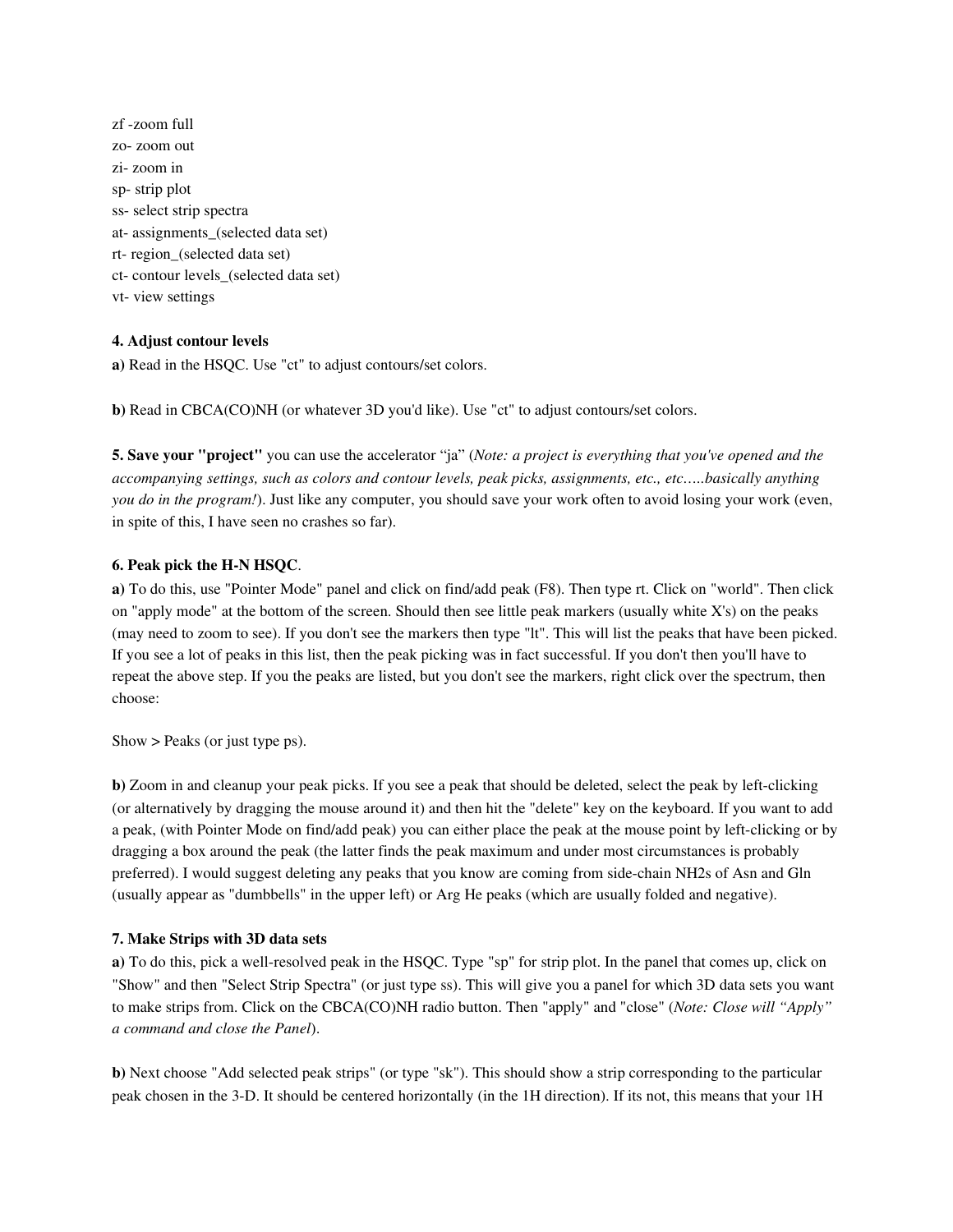shifts are not consistent between the HSQC and the CBCACONH. You might also want to type the command "vt". In this panel, I would suggest adjusting the field labeled aspect.(aspect is the aspect ratio ... that is the distance/ppm of the x-axis vs. the y-axis). Adjust to see peaks that fit within the center of the strip, if the aspect is too high the peak will stretch out across the strip. Possible aspect (ppm): HNCACB and CBCA(CO)NH ~40, HNCA and HN  $(CO)CA \sim 30$ , HN $(CA)CO$  and HNCO ~10, HBHACONH ~4, CCONH ~20, HCCHTOC ~1 (However these are suggestions, adjust the aspect relative to whatever makes your 3D spectra look best.)

c) Next read in all of the other 3D data sets that you might have and make strips as above. Minimally you should have CBCA(CO)NH and HNCACB, but it's also very helpful to have HN(CO)CA/HNCA and HNCO/HN(CA)CO.

#### 8. Peak Pick 3D datasets

a) Choose all of the peaks HSQC and then make strips for all of the 3D data sets that you've got (*Note: when making strips, the first data set you choose from the "Select Strip Spectra" menu should be the one with the largest 13C chemical shift range ... usually this is HNCACB and/or CBCACONH; if you don't do this, any spectra that have 13C sweep widths larger than the first spectrum chosen will be cutoff.*)

b) Now, with all of the relevant data displayed, go through and pick manually the intra and interresidue Ca and Cbs. (*Note: at this point, I recommend AGAINST picking the "interresidue" peaks in the HNCACB, HNCA, and HN (CA)CO. Note also, that I like to display the strips w/ CA/CB data separate from C' data since otherwise, the yaxis becomes very long and requires lots of scrolling to get between the CA/CBs from 10 70 ppm to the C's at about 175 ppm*.)

c) Finally, print a hardcopy of the HSQC and number the peaks (arbitrary is fine at this point).

### Assign Amide Backbone, Ca, Cb, and CO

#### 9. Determine Adjacent Amides

Once these peaks have been chosen, now you can begin to determine which amides lie adjacent to one another. To do this, first make strips for a SINGLE amide from the Ca/Cb data (include all available data sets, so ideally, CBCA (CO)NH, HNCACB, HN(CO)CA, and HNCA). If you want to find the amide that precedes the particular one you've chosen, select the peaks corresponding to the Ca and Cb of the previous residue in the CBCACONH data set (holding down the shift key allows you to select more than one peak at a time). Next, holding down the shift key, click the mouse in the HNCACB strip. Now, in the strip menu, click on "Find" > "Add matching peaks" (or type "sm"). This will initiate a search for strips in the HNCACB that match the CA and CB peaks that you choose from the CBCA(CO)NH. The strips that are found to match (within a specified tolerance) are then appended to the current strip display. If there is just one and the peaks for the intraresidue CA and CB match those in the original CBCA(CO)NH strip, then you found your match (if you put the mouse cursor in the newly found HNCACB strip this will track to the peak in the HSQC from which this strip is derived). If your lucky, you now know that peak "y" PRECEDES peak "x". You can then start over, beginning now with peak "y" and continue your way "backward". Alternatively, you could choose the "intraresidue" CA and CB of peak "x" from the HNCACB and then search for strips in the CBCA(CO)NH that have matching CA and CBs (this will yield the identity of a FOLLOWING amide). If there is ambiguity ... that is more than one strip comes up in the search ... both of which have comparable CA and CB values, then you can try to distinguish between them by looking at the corresponding C' data in the same manner.

10. Build up fragments of long as length as you can ... extending both FORWARD and BACKWARD. The really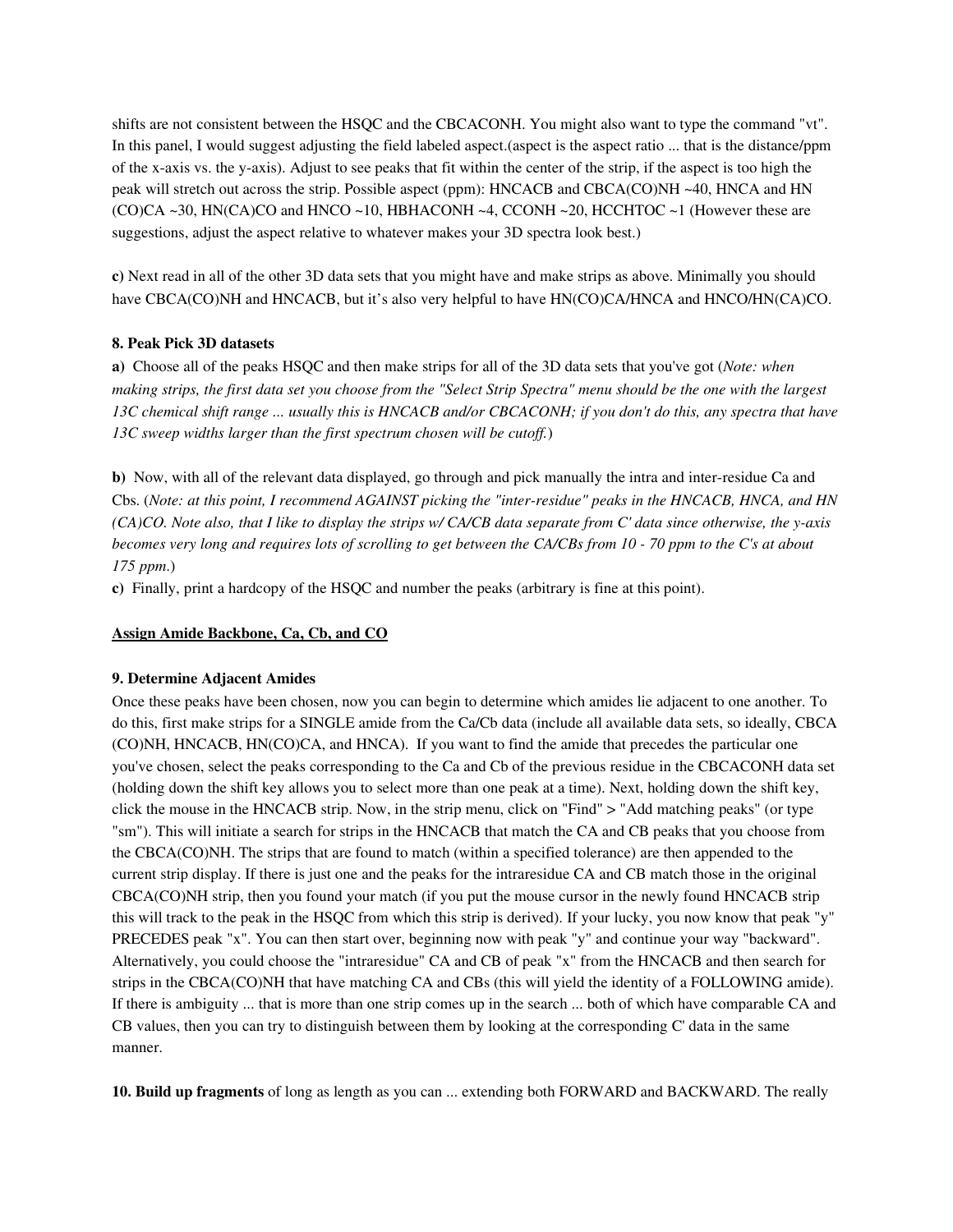important thing here is that you are NOT trying to figure out at this point which specific amino acids these correspond to. Instead, you are only trying to distinguish the order of the amides (to record the results of this, I simply note on a piece of scrap paper the order to the amides I've identified, so something like:

NH2---75-43-12-55-109-67-17-COO-.

### 11. Make Assignments

Once you've gone as far as you can with the fragment, go back and redisplay the strips for each residue you've found in the string above, and assign it to a particular residue. (*Note: at this point, you can assign the residues arbitrarily. Hence, if I found the above string, I would "assign" peak 75 as residue 2.*) To do this, click on a relevant peak in the strip (or HSQC) and type the command "at". This will bring up a panel where you enter the residue number and atom name. If you're picking a peak from the CBCA(CO)NH, you'd enter A2 for the residue (here, I'm assuming the first residue in your protein is a methionine, use whatever it is for your protein and not methionine) and the "N" for the 15N atom, for the 13C atom enter M1 for the residue and CA for the atom (if its the CA, if its the CB, enter CB), and residue A2 and "H" for the 1H atom hence:

|               | Axis Group Atom Resonance                   | Peak |
|---------------|---------------------------------------------|------|
| $w1$ 15N A2 N |                                             |      |
|               | $w2 \qquad 13C \qquad M1 \qquad CA (or CB)$ |      |
| $w3$ 1H A2    | н                                           |      |

In this case, assign as many of the peaks as possible. In particular, if you're dealing with the HNCACB and CBCA (CO)NH, pick not only the interresidue CA and CB from the CBCA(CO)NH and intraresidue CA and CB from the HNCACB, but I will also pick the inter-residue CA and CB from the HNCACB (not necessary, but it will help the shift statistics).

Once you're done with the first peak (peak 75 in the example above), do it for the others in your string. Note, here peak 43 will be assigned as residue 3 .... say G3 in my protein).

Don't forget to assign the carbonyl data (called atom C) if you have it available.

*Note: Once you have filled in the Group and Atom boxes and "applied" the assignment a resonance value will appear next to the chemical shift value (Peak). The Resonance value is the average of all peaks assigned to a particular atom. If the Resonance value deviates significantly from the Peak value a mistake often a typing error or incorrect assignment might have been made. Correcting the error will adjust the Resonance value. Additionally folded or reflected peaks will have incorrect Peak values and can affect Resonance values to correct this refer to Aliased Peaks below.*

Aliased Peaks: To correct peaks that read at incorrect chemical shifts (i.e. folded peaks) right click on the peak which will open a view menu. On the view menu click "Alias" and select the command (Add a sweepwidth, Subtract a sweepwidth, Reflect upfield.....etc. )that will correct the peak. To confirm that a peak has been corrected unselect a peak and then reselect it and confirm the chemical shift has changed on the Assignment Menu "at". If you have made a mistake "unalias a peak" by selecting Unalias Selected Peak on the Alias Menu or use "ua" accelerator this will restore the original chemical shift, confirm as above. Aliased Peaks can be corrected on HSQC or strips of 3D data sets, correcting the HSQC will no necessary correct the chemical shifts on the strip data.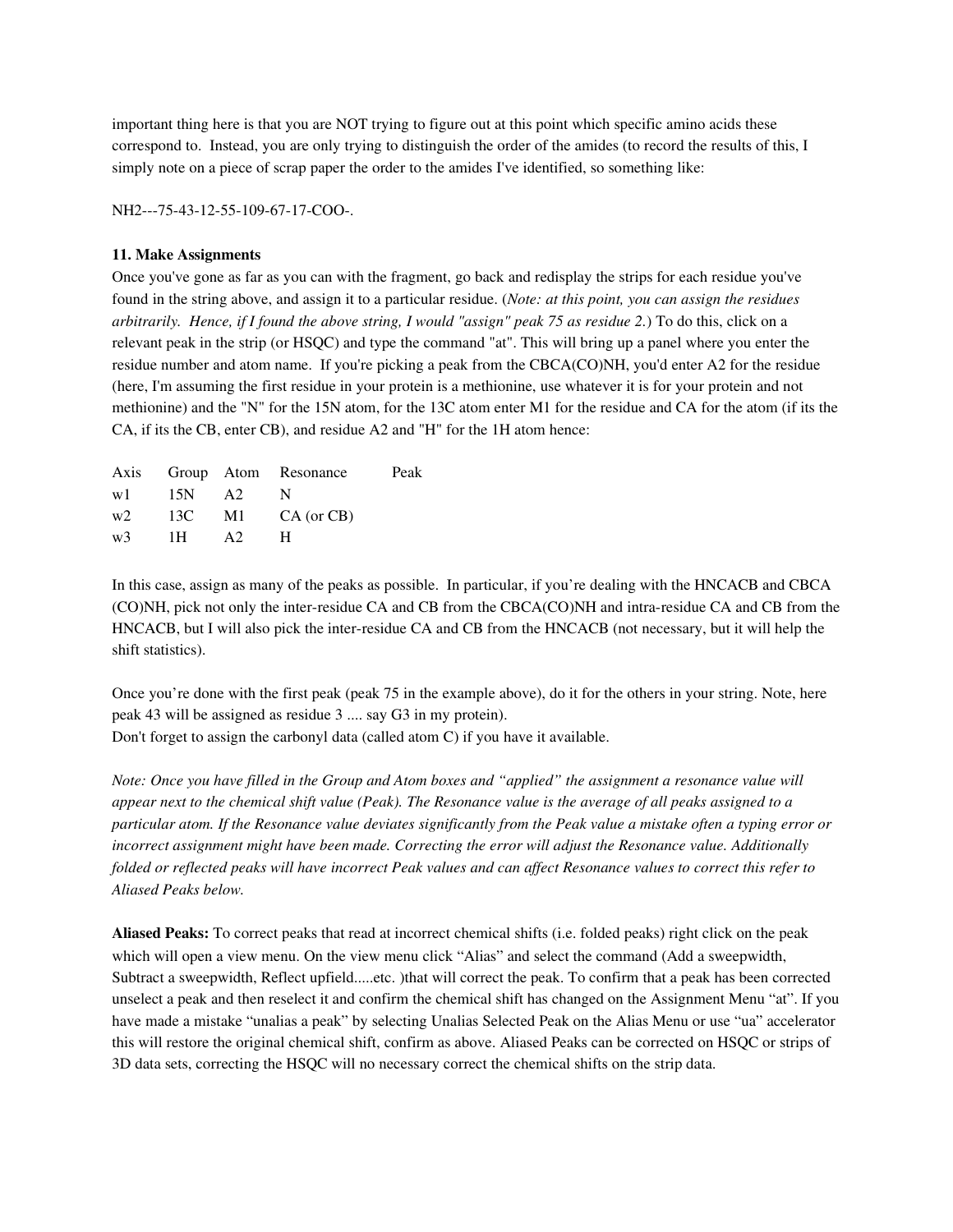#### 12. Position Assigned Peaks

After you have entered the assignments for your fragment, you can then find its "position" on the amino acid sequence using the "rs" command. This will bring up a panel asking you which segment you'd like to reposition, enter the range, in the example above this would be 2 to 8. Next, click on the "shifts" button at the bottom. This will extract into the window the shifts assigned for this segment. Next, click on the "positions" button at the bottom. This will "slide" the chosen segment across the aa sequence of your protein and in so doing compare the assigned shifts to the database values. The matches will be listed from best (at the top) to worst at the bottom. How well the matches will differ will depend on the length and composition (obviously) ... hopefully, the best match will be significantly differentiated from the next one in the list .... if so, great (clicking on the "move" button at the bottom will reposition (and adjust all of the relevant assignments accordingly). Now, move on and try to find another fragment and then position this onto the sequence. If not, you may need to wait and try to position this fragment later (or try to extend it to add on some unique "key" residues like Ala, Gly, Ser, or Thr).

#### 13. Spin Graph Assigner

If you would like to see how well individual atoms that you've assigned (and hopefully properly positioned) agree with the database values, you can use the "spin graph assigner" by typing "ga". There are several manual pages on this. Bottom line on this, it's actually quite simple to use this for the purpose noted above (read the manual and you will see) however, please note that this tool can also be used to assign peaks as well. I tried this, but found it nonintuitive, in my humble opinion, its better to look at the relevant strips directly and then label the peaks once you are able to identify the patterns (intra-residue CA/CB, inter-residue CA/CB).

#### Assign Side Chain Carbons and Hydrogens

Once backbone amides, Ca, Cb, and Carbonyl groups have been assigned you may use other 3D data sets such as CCONH, HBHACONH, and HCCH-TOCSY to assign side chain Carbons, Ha/Hb, and all other H respectively.

#### 14. For CCONH and HBHACONH like Before:

a) Process data using NMRPipe

b) Convert data to sparky format (3D CCONH or HBHACONH)

c) Start Sparky and open new data set in existing saved Project

d) Setup 3D data set: adjust contour levels, make strips, peak picks (On "Pointer Mode" panel click find/add peak or F8. Read (click) on the HBHBCONH/CCONH then type "rt" and click on World on the Region\_3D dataset menu. Next select Apply Mode to peak pick the entire dataset. (*Note: If the contour is too low you might have extra peaks, but if it is too high not all peaks will be selected, so you might want to adjust the contour to best represent your data.*) Save your project.

e) Sequentially (M1, A2, G3.....K33 E44....G74...) select assigned peaks on the HSQC and make strips individually or in groups. Use BMR Chemical Shift Statistical Data found at http://www.bmrb.wisc.edu/ref\_info/statsel.htm to help you make assignments. For CCONH, HNCACB/CBCACONH data may be used to rule out CA and CB.

f) Make assignments as before by selecting a peak on a strip typing "at" and filling in boxes in the Assignments DataSet panel. Because 15N, 1H, and 13C (CA and CB) assignments have already been made you can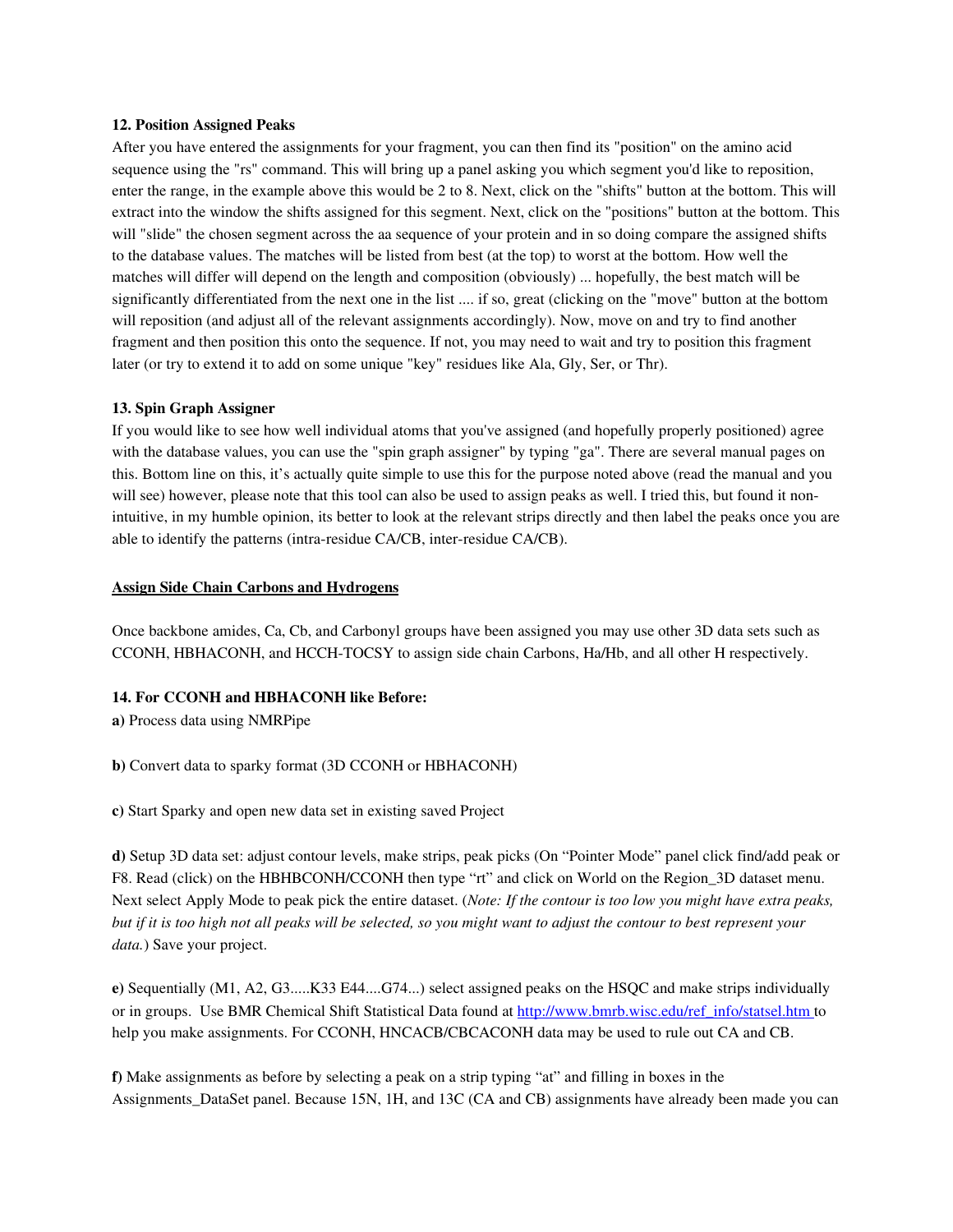easily fill in boxes by double clicking on the correct value in the Resonance box on the Assignments\_DataSet panel for the selected axis.

### CCONH:

| Axis           |     |                | Group Atom Resonance | Peak |  |
|----------------|-----|----------------|----------------------|------|--|
| w1             | 15N | A <sub>2</sub> | N                    |      |  |
| w <sub>2</sub> | 13C | M1             | CE (CD1, CG,)        |      |  |
| w <sub>3</sub> | 1H  | A2             | H                    |      |  |
| HBHACONH:      |     |                |                      |      |  |
| Axis           |     |                | Group Atom Resonance | Peak |  |
| w1             | 15N | A <sub>2</sub> | N                    |      |  |
| w2             | 1Н  | M1             | $HA$ (or $HB$ )      |      |  |
| w <sub>3</sub> | 1Н  | A2             |                      |      |  |

### 15. For HCCH-TOCSY like Before:

a) Process data using NMRPipe

b) Convert data to sparky format (HSQC (C-H) and HCCH-TOCSY)

c) Start Sparky and open new data set in existing saved Project

d) Setup 2D and 3D data set: adjust contour levels, make strips, peak picks ("rt">World>Apply Mode), save your project.

e) Open Assignments Table (Extensions>Assignments>Assignment Table): this will display a table of all the assignments you have made for a particular project. (*Note: all 3D data most be open, i.e. all must be showing on Select Strip Spectra panel, to show the complete list of assignments, those that are not open will not show up.*) Save your Assignment Table. Print your Assignment Table file.

f) Assigning Peaks using HCCH-TOCSY data is different than previously discussed data sets. Several approaches may be used here are two:

- ♥ Using assigned values for peaks in conjunction with BMR statistical values work your way down (lowest to highest) the C axis on the HSQC assigning peaks ( same as before "at">input Group and Atom>Apply). (i.e. Isoleucine CD1 will probably have the smallest assigned C chemical shift therefore assign these H first, followed by other methyl group H that also have lower C chemical shifts, in this way work down your protein sequence assigning all the methyl group H and then carry on assigning other H's. )
- ♥ Often the above method can be problematical if you have extra peaks or significant overlap. An alternative way to make assignments is to select peaks corresponding to assigned CAHA Chemical Shift for a particular residue on the HSQC and make a strip. Double check that the HB chemical shift matches that of the same residue. Now select a possible HG (or HD1, HD2, HE…. etc.) peak, holding down the Shift key select the Strip. Now, in the strip menu, click on "Find" >